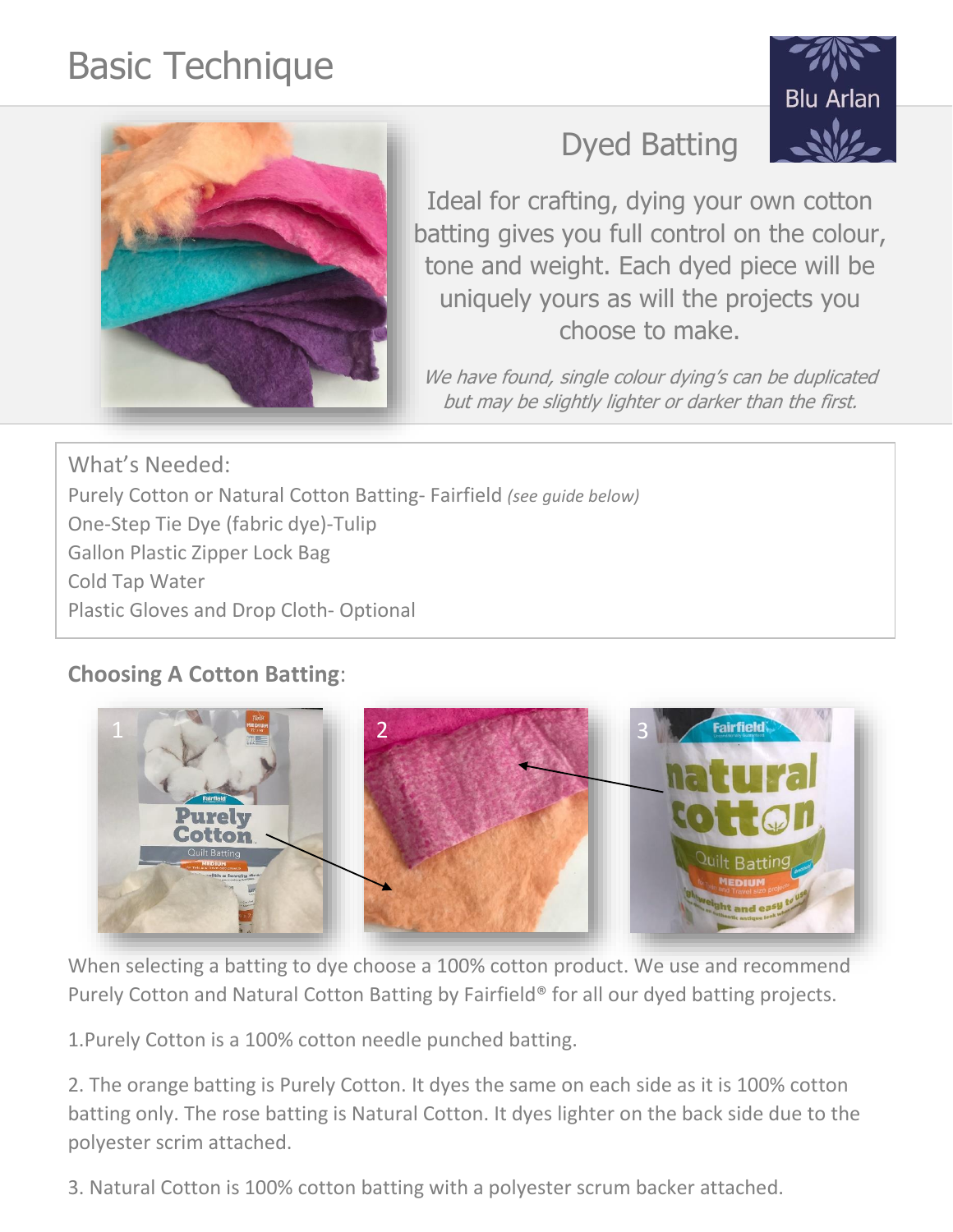

4. Purely Cotton Batting (*Orange*) is fluffy and can be separated by tearing. The tears created a beautiful wispy edge. Use in designs when a light natural fiber is desired.

5. Purely or Natural Cotton Battings can both be separated by tearing. Due to the scrum, the Natural has a harsher edge over the Purely and is a bit stiffer in feel.

6. The Natural Cotton (*Rose*) is perfect for cutting and shaping (the scrum supports shapes).

**Dyes**: We recommend and use the One-Step Tie-Dye products by Tulip. The dyes are super easy to work with and produce vibrant colours of batting.



7 & 8. The One-Step Tie Dye Party Kit is good for designing and will dye an 18"x 36"or slightly larger piece. The party kit is perfect for creating a colour palette of dyed batting, mixing and tone dying.

9. The One-Step Tie-Dye Kits are great for dying (2) 18" x 36" pieces at the same time.

### **Mixing Dye**:



Green & Yellow Dye

10. To mix unique colours, select dyes to be used. Note- *We mixed one bottle of yellow and green dye to create this greenish colour. Always pour lighter dye in bag followed by additional water then darker dye.* Follow the dying instructions below.

#### **Toning Dye**:



Teal & Black Dye

11. Select a dye colour for toning (black). Place freshly dyed batting in a plastic bag, following dying instructions below pour the tone or second dye colour (black) over batting. Repeat drying instructions. Note- *Tone dying time will be determined by desired colour. 1/2 to 2 hours only. Check colour often.*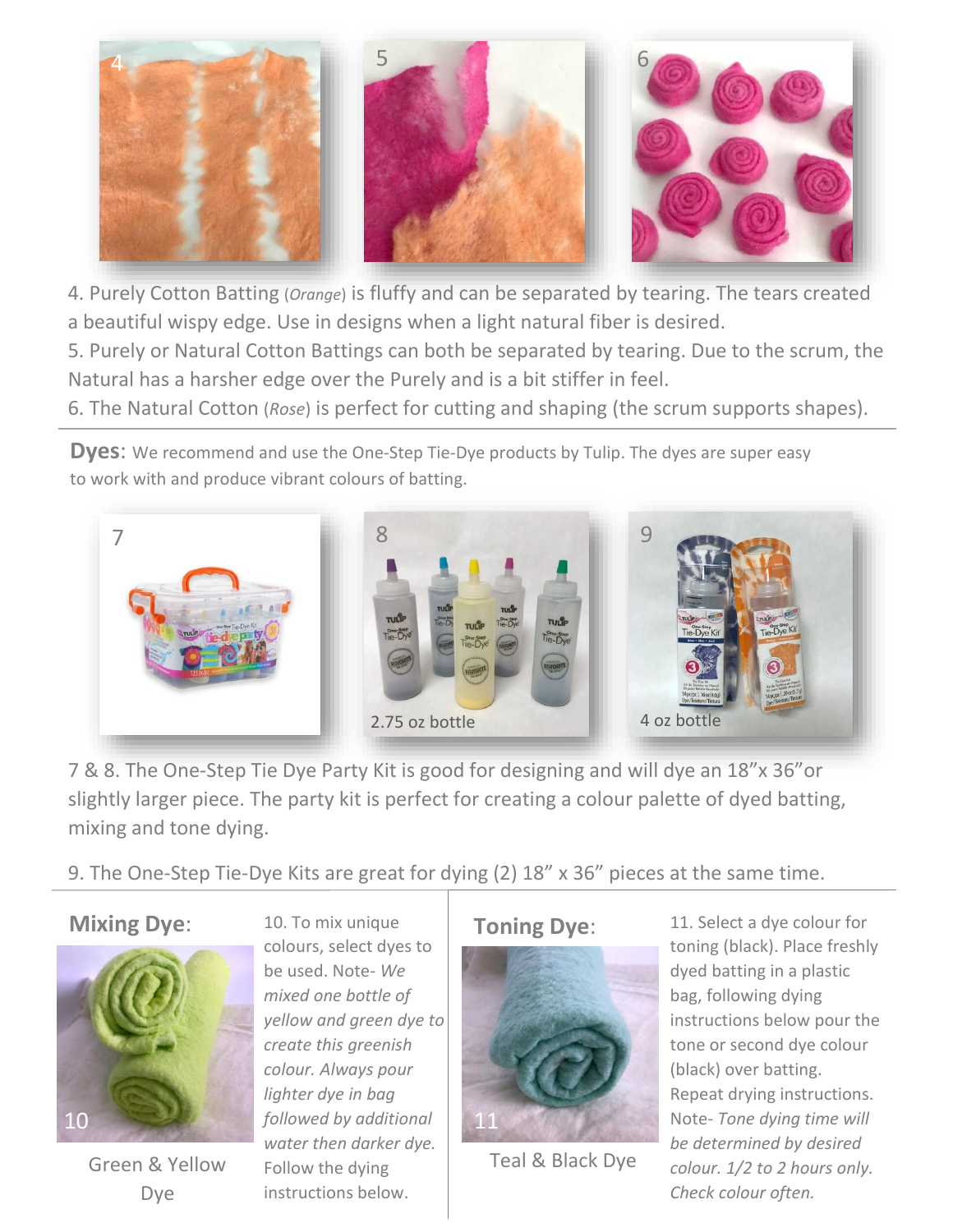## **How To Dye The Cotton Batting**:



C





B- Fill bottle with cold water to fill line provided on the bottle*.* Place cap on bottle and shake well *(till dye powered dissolved)*. Let dye set.

C- Cut batting into 18" X 36" pieces from the roll. Place batting in the plastic bag (max 2 piece per bag).

D- Place bag in (metal) sink. Fluff batting to remove folds. Note: *To dye larger sizes of batting, increase bag size, use a second bottle of dye.*



E- Pour dye in bag over batting. Dye will run to the bottom.

D

F- Fill the bottle again with cold water.

G- Pour water in bag, repeat adding additional bottles of water 5 to 6 times (*for both dye bottles sizes).*

H- Water and dye should pool in the bottom of the bag. Carefully press air from bag, close.







I- Begin turning the bag around so dye can be absorbed into the batting. This take a few minutes.

J, K- Massage and press the batting, squeezing the dye out directing it to be absorbed in another area. Continue until batting is completely coloured.